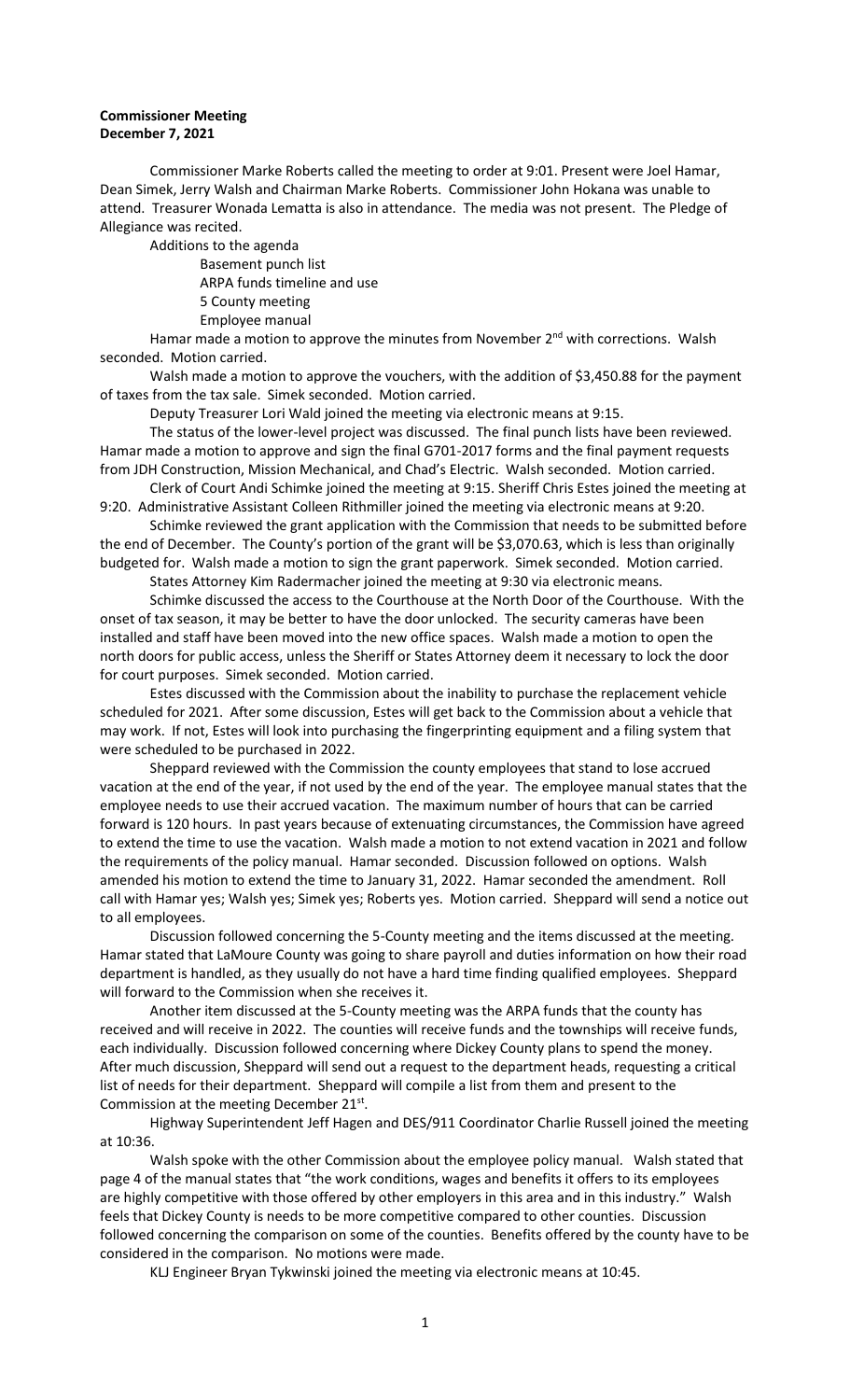Walsh also would like to have the Policy Manual changed in the area of holidays offered. Based on the policy manual, the county received the federal holiday of Juneteenth, because the manual states any federal holiday declared by the President of the United States or the Governor of North Dakota. Walsh would like to see it modified to have the full Commission make this decision. Walsh felt that an adjustment should also be made to remove the birthday holiday off the list. Radermacher will review the possible change in the wording. A decision as to any changes of the holidays granted will be made when all Commissioners are in attendance.

The meeting went into a short recess at 11:00 and returned at 11:05.

Sheppard presented the Quit Claim Deeds from the November tax sale for signature of the Chairman. Hamar made a motion to sign the quit claim deeds. Simek seconded. Motion carried.

Tykwinski updated the Commission on the status of the bridge project. It would appear that a box culvert will be installed for that project. The environmental portion of the preliminary engineering has been completed.

Tykwinski stated the work on the pavement design has not been completed, but has been told it should be completed this week. The study will tell us what the existing subgrade strength is and from that, a plan can be developed.

Tykwinski stated the application for the Special Road Fund on Highway 3, east of Oakes to the Oakes View Cemetery has been sent. Notice of being selected usually comes in February or March.

Hagen informed the Commission on equipment updates. Hagen stated the truck ordered earlier in 2021 won't arrive until summer of 2022 and will have a price increase of \$3,000 because of a service charge.

Russell updated the Commission on current weather forecasts. Russell also updated Commission on the status of any outstanding FEMA township projects.

Roberts stated that Bear Creek Township is requesting the county relook at their decision to not continue servicing of 85<sup>th</sup> Street from Highway 1 four miles east to the Sargent County line. The Bear Creek Township Officers state there is still extensive travel on the road and that they cannot afford to maintain the road. Discussion followed concerning other townships that are in the same position. The county will not at this time change their decision to not service the road.

Oakes Chief of Police Matt O'Brien and Ellendale City Attorney Fallon Kelly joined the meeting at 11:53 via electronic means.

Tax Director Don Flaherty joined the meeting at 11:59.

Radermacher joined the meeting in person to discuss with the Commission the Court Services contracts for the cities of Oakes and Ellendale. Radermacher is updating the contracts for 2022, as the two contracts were different and would like them to be consistent with both cities. The discrepancy between the two cities was in the designation of who was responsible for transportation costs. Radermacher stated also that Schimke had suggested a change in the fee schedule as well. The cities currently get a small amount of money, and this is only for municipal order cases. As the county is picking up the cost of travel, the fee schedule should be made to allow the county to keep the portion that does not go to the State of North Dakota. The amount that the cities receive is minimal.

Ellendale City Auditor Candy Middlestead joined the meeting at 12:15.

Fallon stated that he will recommend to the city of Ellendale to accept the new contract. Radermacher stated that she would talk to Oakes City Attorney Jason Paradis about presenting the contract to the City Council. Commission asked Schimke to build a report that shows the cities the amount they are giving up. Radermacher will get the contract drawn up and forwarded to the cities for their review.

Flaherty presented to the Commission the proposed depreciation schedule for mobile homes for 2022. Flaherty included in the information a comparison of Dickey County to the state of North Dakota numbers and a few of the counties around Dickey County. Walsh made a motion to accept the schedule as presented. Simek seconded. Motion carried.

Flaherty stated he had a taxpayer call concerning a parcel of land he had deeded to the Coleman Museum that is included in his tax statement. That parcel should be exempt. The deed was processed but not seen by Flaherty so the change was not made. Flaherty would like to handle it as an internal abatement. Walsh made a motion to approve the internal abatement. Simek seconded. Motion carried.

Flaherty reported to the Commission that he had received two homestead credits that he has not presented to the Commission but has processed. Discussion followed that Flaherty is to be informing the Commission before processing.

Sheppard reminded the Commission of the Township Officer meeting tomorrow at the Fireside Restaurant in Ellendale at 12:00.

Simek made a motion to adjourn at 12:46.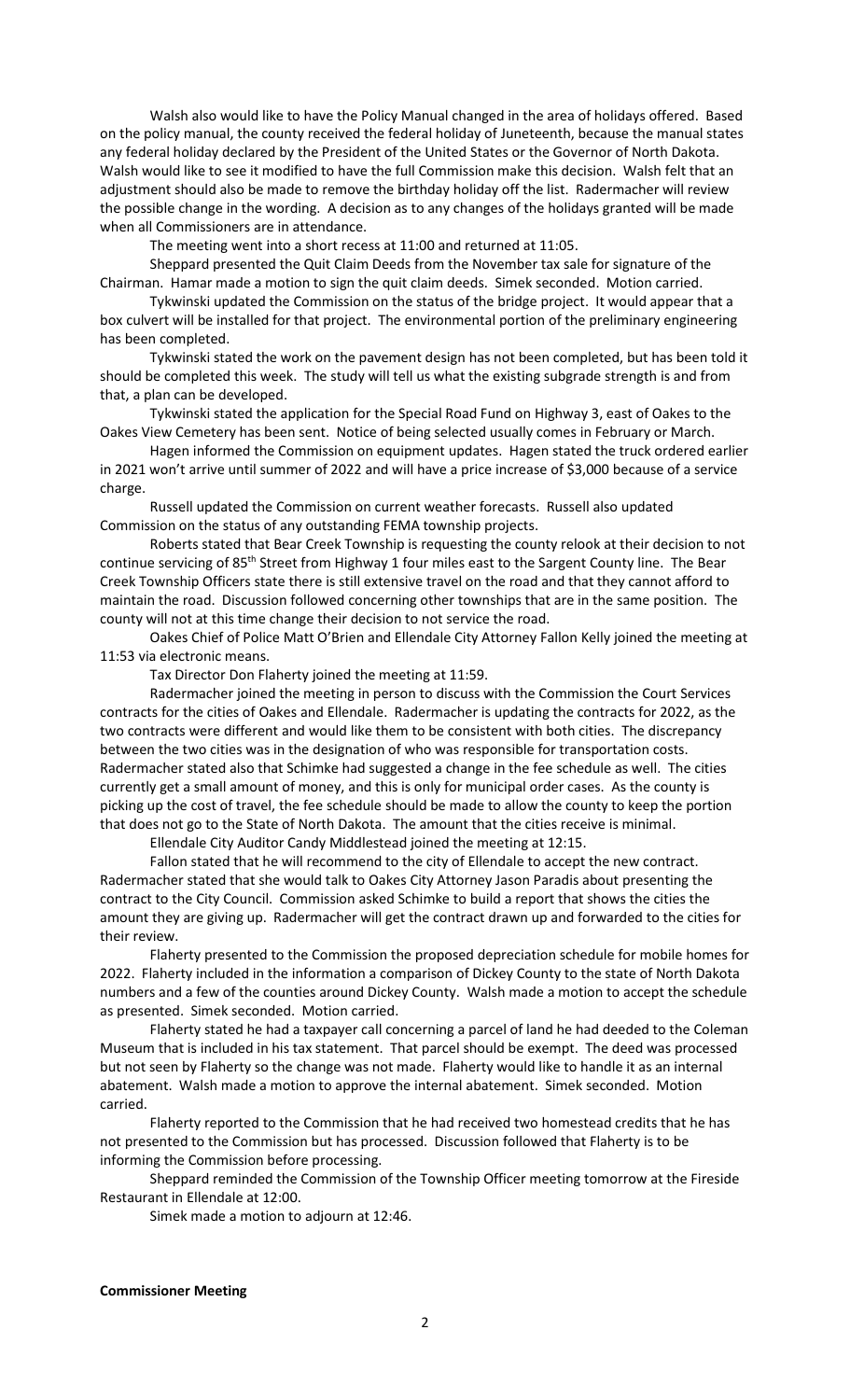## **December 21, 2021**

Commissioner Marke Roberts called the meeting to order at 9:15 am. Present were Joel Hamar (via electronic means), Dean Simek, Jerry Walsh and Chairman Marke Roberts. The media was not present. The Pledge of Allegiance was recited. Dickey County resident Cindy Bagley was also present.

Additions to the agenda

Office space in lower level

John Hokana joined the meeting at 9:22.

Hamar made a motion to approve the minutes with corrections. Simek seconded. Motion carried.

Simek made a motion to approve the vouchers as presented with the addition of a voucher in the amount of \$45.00 to ND POST for the new sheriff deputy hired to start in January 2022. Hokana seconded. Motion carried.

Walsh made a motion to approve the financials from November 2021. Simek seconded. Motion carried.

County Agent Breana Kiser and States Attorney Kim Radermacher joined the meeting at 9:30.

Kiser discussed with the Commission about audio issues at fair grounds. Kiser has spoken with IT Consultant Jamie Nelson concerning purchasing new equipment. Nelson stated that there are no local suppliers. Roberts mentioned companies in Aberdeen and Fargo that may be able to assist with this purchase. Walsh made a motion to authorize Kiser to purchase sound equipment that best fit the budget and the needs of the Fair. Simek seconded. Motion carried.

Kiser stated that Family and Consumer Wellness Agent Danielle Dinger wanted to inform the Commission that she had received a quote of \$114 per sign for county 4-H signs to be put up along roadsides in Dickey County.

Tax Director Don Flaherty joined the meeting at 9:50 to review with the Commissioners the agricultural land values for this year. Flaherty distributed a comparison of Dickey County, along with other counties surrounding Dickey County. Dickey County's values were reduced by an average of 4.39%, with the statewide average decreasing by 2.34%. No decision is needed today, but will need to be made by the middle of January.

Because of late filing by a resident, Flaherty presented an application for Veteran's credit in the amount of a \$225.57 refund. Walsh made a motion to approve the application. Hokana seconded. Motion carried.

Summit Carbon Solutions' representative Wade Boeshans joined the meeting via electronic means to report to the Commission on the upcoming carbon capture pipeline that will be partially in Dickey County. The pipeline will be capturing carbon from ethanol plants in Minnesota, North Dakota, Iowa, Nebraska, and South Dakota. GA Group PC representative Amy Cleary joined the meeting at 10:11 via electronic means. No action was taken by the Commission.

Sheppard presented the revised Fraud Risk Assessment policy. After some discussion, Hokana made a motion to approve the policy with the changes made by States Attorney Radermacher and the removal of the "accepting or seeking anything of material value" section. Walsh seconded. Motion carried.

Health District nurse Amber Miller joined the meeting at 10:45. RDO representative Jeree Meyer joined the meeting at 10:52.

A review of the holiday policy was discussed by the Commission. The Commission is concerned with the section that states "any day appointed by the President of the United States, the Governor of the State of North Dakota," as it takes away the local decision. Hamar made a motion to assign the Juneteenth holiday to the employee's birth day, and to remove the section listed above. Simek seconded. Discussion followed concerning getting feedback from other employees. Roll call vote with Hokana no; Walsh no; Simek yes; Hamar yes; Roberts yes. Motion carried.

KLJ Engineer Bryan Tykwinski joined the meeting at 11:05.

Meyers presented the lease paperwork to replace the first motor grader that was bid in October. The yearly payment is \$2,941.14 higher than originally quoted, as the option for a rear ripper was added to the lease price. Simek made a motion to sign the lease purchase agreement. Hokana seconded. Motion carried. The two motor graders should arrive mid-January.

Tykwinski presented the Commission the pavement evaluation report for the County Road #8 project for next year. Tykwinski presented three options for the project and the cost associated with each option. Contingent on funding, Hokana made a motion to proceed with option 3 (mill and overlay using a fiber additive) with the possible option of applying under seal on County Road 8. Simek seconded. Roll call vote with Hokana yes; Walsh yes; Simek yes; Hamar yes; Roberts yes. Motion carried. Sheppard will work with Tykwinski to calculate the cost and funding of the project.

Hokana updated the Commission on the last South Country Human Services Zone board meeting. New vehicles will be purchased by the Zone and placed in Dickey County and Emmons County for the zone employees use.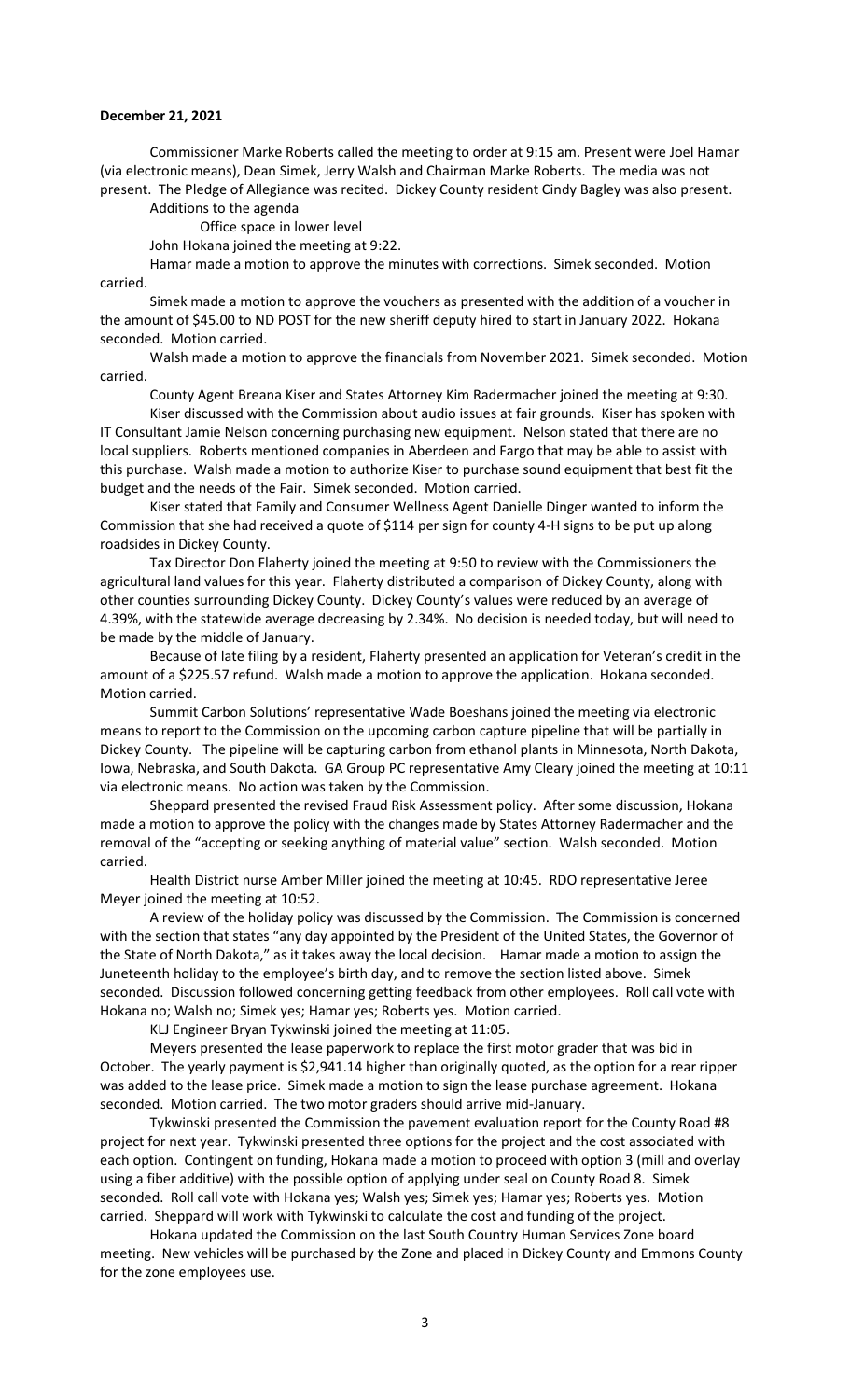Discussion followed concerning the FEMA office space in the basement. The Commission will review the office space after the meeting and a decision will be made at the next meeting.

Sheppard presented the proposed precincts for 2022. Hokana made a motion to approve 5 precincts (all rural, Oakes, Ellendale, Fullerton, and Forbes). Simek seconded. During 2022, a decision will need to be made as to where the polling locations will be, as the precinct designation does not affect the polling locations. Motion carried.

Walsh made a motion to purchase a computer to replace the computer in the courtroom. Hamar seconded. Motion carried.

Simek made a motion to approve the purchase of the label printer for the Recorders office and the replacement of DES/911 Coordinator Charlie Russell's laptop. Walsh seconded. Motion carried.

Sheppard reminded the Commission of the last meeting of 2021 on December 28<sup>th</sup> at 11:00 am to approve the last bills of the year.

Hokana made a motion to adjourn at 12:52.

## **Commissioner Meeting December 28, 2021**

Chairman Marke Roberts called the meeting to order at 11:10 am. Present were Joel Hamar, John Hokana, Jerry Walsh, and Marke Roberts. Dean Simek was unable to attend. Also in attendance was States Attorney Kim Radermacher. The media was not present. The Pledge of Allegiance was recited.

Sheppard presented the list of bills to be paid before the end of the year. Sheppard requested the addition of \$1,999.35 payable to Perry Hoven for coroner services. Hokana made a motion to approve the bills with the addition presented. Hamar seconded. Motion carried

Hokana made a motion to adjourn at 11:15

## **Special Commissioner Meeting December 28, 2021**

Chairman Marke Roberts called the meeting to order at 11:15 am. Present were Joel Hamar, John Hokana, Jerry Walsh, and Marke Roberts. Dean Simek was unable to attend. Also in attendance was States Attorney Kim Radermacher. The media was not present.

Radermacher discussed the paperwork presented to the Commission concerning the Opioid settlement in question. The paperwork needs to be signed to designate Dickey County is opting into the Janssen and Distributors settlement. There is no cost to the county, but may receive funds for expenses incurred by Dickey County.

Health District Administrator Roxanne Holm joined the meeting at 11:25.

Radermacher stated that this is a nationwide settlement and the money will be distributed to the State and the State will disburse the funds. Walsh made a motion to opt in to the settlement. Hamar seconded. Motion carried.

Walsh made a motion to adjourn at 11:30. Hokana seconded. Motion carried.

| <b>Salaries</b>                   |             | 152,945.54    59115-59207 |                                              |
|-----------------------------------|-------------|---------------------------|----------------------------------------------|
| ND Public Employees<br>Retirement | <b>BCBS</b> | 47,584.18                 | 109761                                       |
| ND Public Employees<br>Retirement | Void        | $\overline{\phantom{a}}$  | 109762<br>$\overline{\phantom{a}}$<br>109763 |
| ND Public Employees<br>Retirement | Life Ins    | 576.13                    | 109764                                       |
| ND Public Employees<br>Retirement | <b>BCBS</b> | 8,581.80                  | 109765                                       |
| ND Public Employees<br>Retirement | Life Ins    | 255.58                    | 109766                                       |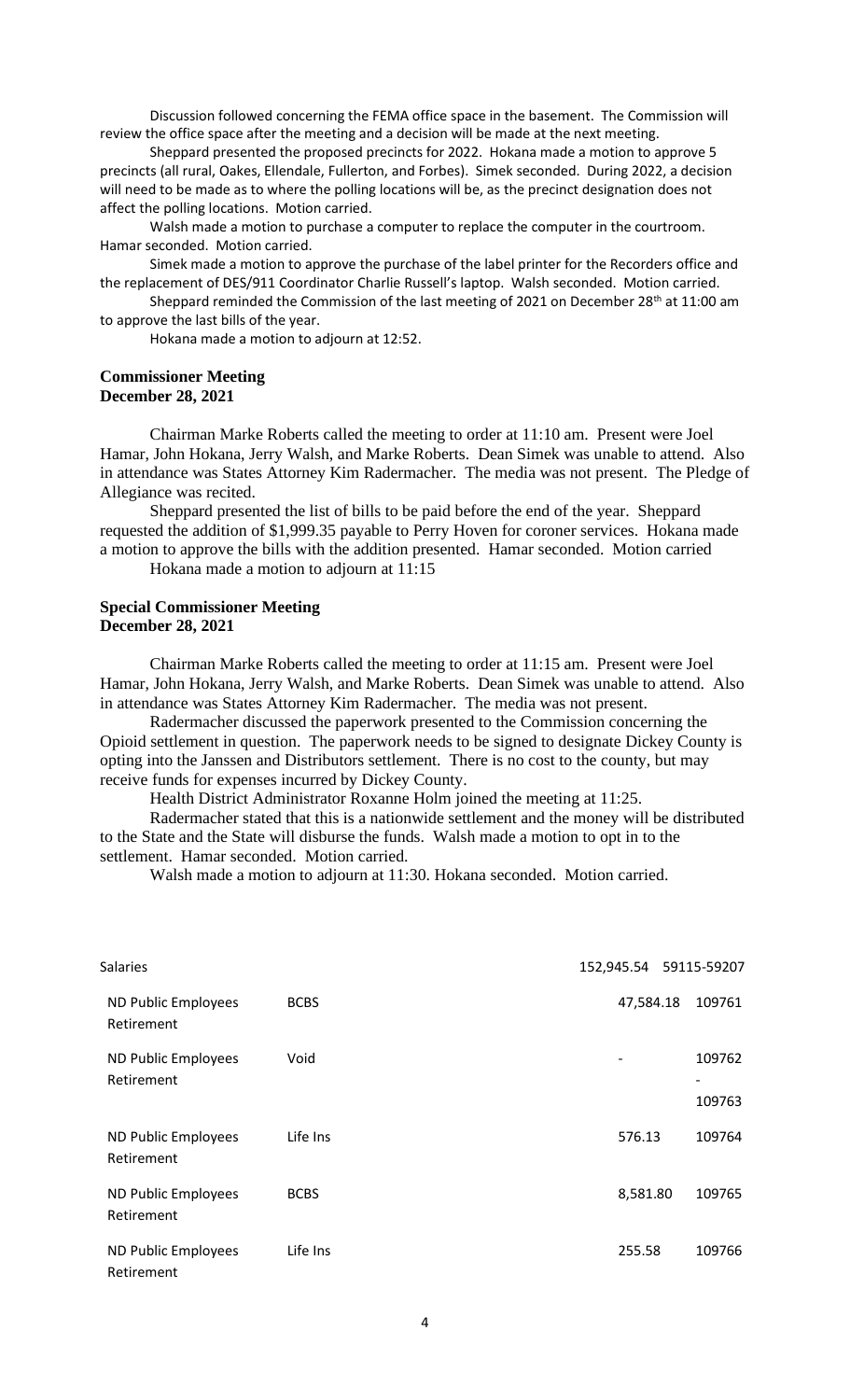| Cities, Townships, Schools Cities, Townships, Schools |                                                                 | 34,441.50 | 109767 |
|-------------------------------------------------------|-----------------------------------------------------------------|-----------|--------|
|                                                       |                                                                 |           | 109803 |
| Aramark                                               | Rug Service-Invoice 68027                                       | 79.46     | 109804 |
| Axon Enterprises Inc.                                 | 25' Standard Cartridge/Appm Automatic Shut<br>Down Battery Pack | 373.83    | 109805 |
| Dickey County Fair Board                              | <b>Taxes Collected</b>                                          | 1,294.00  | 109806 |
| Dickey County Hiway Dept                              | Gas for Law Enforcement Vehicle                                 | 1,136.89  | 109807 |
| Dickey County Hiway Dept                              | Fuel for the DES Truck                                          | 24.97     | 109808 |
| Dickey County Leader                                  | Open House Ad/Hearing Notice                                    | 138.00    | 109809 |
| Dickey County Leader                                  | Courthouse Open House/October 19 Legal Min                      | 513.16    | 109810 |
| Dinger Danielle                                       | Travel for training/4-H Awards Banquet                          | 104.16    | 109811 |
| Everspring Inn & Suites<br><b>Bismarck</b>            | Wanda S/Wanda L Room stay                                       | 345.60    | 109812 |
| <b>Filbert Jesse</b>                                  | <b>Polarized Safety Glasses</b>                                 | 146.99    | 109813 |
| Hamar, Joel                                           | Snow Pusher                                                     | 64.99     | 109814 |
| Innovative Office<br><b>Solutions LLC</b>             | Folder, Envelope, Pad, Finger Rubber                            | 32.42     | 109815 |
| <b>Innovative Office</b><br><b>Solutions LLC</b>      | Calculator-FEMA Office                                          | 79.19     | 109816 |
| Jay's Hi-Way Furniture                                | New Carpet-Supplies for Floor Leveling                          | 4,806.20  | 109817 |
| Jay's Hi-Way Furniture                                | <b>Table-Treasure Office</b>                                    | 299.00    | 109818 |
| J & M Printing                                        | 4-Service Log Books                                             | 107.10    | 109819 |
| JR's Repair & Construction                            | VXI Road warrior B550-XT-Headset                                | 191.00    | 109820 |
| Kempf Nicole                                          | <b>Meals While at Training</b>                                  | 157.50    | 109821 |
| Lematta Wonada                                        | Postage, File Baskets, Clock                                    | 61.39     | 109822 |
| LexisNexis Matthew<br>Bender                          | ND Century Code 21 RV2A                                         | 202.86    | 109823 |
| Mertz Const & Supply-<br>Ellendale                    | Orb Eler Lever                                                  | 144.99    | 109824 |
| Miller's Fresh Foods                                  | <b>Office Supplies</b>                                          | 162.35    | 109825 |
| Montana Dakota Utilities                              | <b>Park Utilities</b>                                           | 91.73     | 109826 |
| Oakes City Auditor                                    | <b>Cooking Classes</b>                                          | 25.00     | 109827 |
| <b>Overpayment Refund</b>                             | Refund Overpayment RE Taxes                                     | 649.28    | 109828 |
| <b>Overpayment Refund</b>                             | <b>Overpayment of Taxes</b>                                     | 18.44     | 109829 |
| <b>Overpayment Refund</b>                             | Overpayment RE Taxes 2020                                       | 87.28     | 109830 |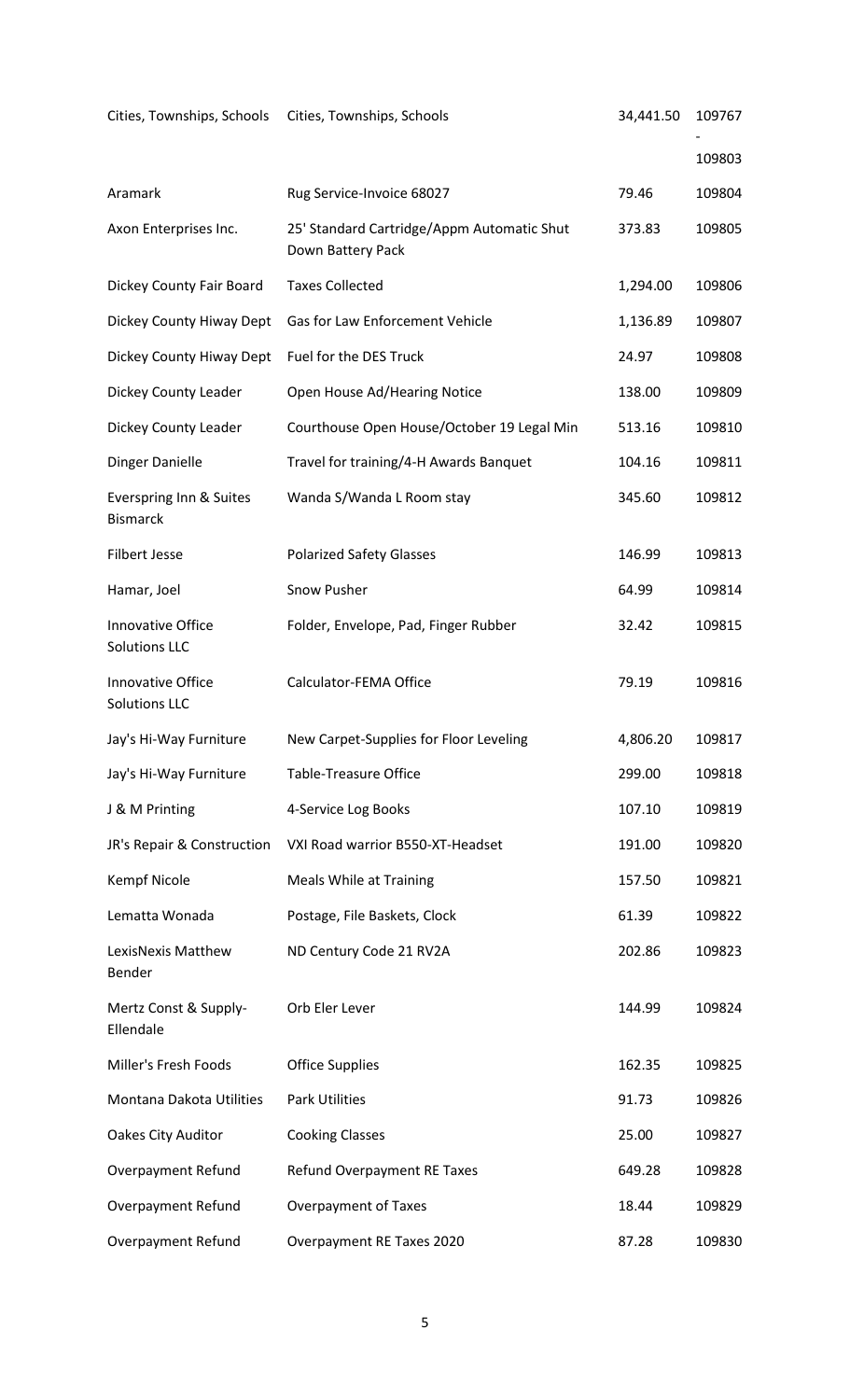| Quadient Leasing USA,<br>Inc.         | Postage                                                                                | 4,000.00       | 109831 |
|---------------------------------------|----------------------------------------------------------------------------------------|----------------|--------|
| <b>Quality Inn</b>                    | Room Stay for Training-Kempf                                                           | 345.60         | 109832 |
| <b>Quality Quick Print</b>            | 3 4/0 CS-Star Magnets                                                                  | 95.00          | 109833 |
| Q & N Corporation                     | APC-Wanda-Surge Protector, Speakers-Treasurer,<br>Mo Service Agreement, Lenovo Laptop, | voided         | 109834 |
| Q & N Corporation                     | Cable, Monitor System, APC, Speakers                                                   | 677.46         | 109835 |
| Simek Refrigeration                   | Labor on Basement AC                                                                   | 140.00         | 109836 |
| <b>Tyler Technologies</b>             | 25 % License Fees on the Contract                                                      | 5,737.50       | 109837 |
| Acquisign LLC                         | Additional Maint, Reconstruction of Sit                                                | 450.00         | 109838 |
| Aramark                               | <b>Rug Service</b>                                                                     | 155.61         | 109839 |
| Aramark                               | <b>Rug Services</b>                                                                    | 155.61         | 109840 |
| Dakota Fluid Power Inc                | Quick Disconnect, Bulkhead W/Nut                                                       | 287.26         | 109841 |
| Department of<br>Transportation       | Cer-1104061-Grade Raise, Riprap, Gravel Surface                                        | 108,109.5<br>3 | 109842 |
| Dickey County Leader                  | Propane Bid Ad                                                                         | 52.00          | 109843 |
| Economy Oil Co                        | Fuel For the HWY Shop-Oakes                                                            | 2,719.41       | 109844 |
| <b>Fullerton City Auditor</b>         | <b>Fullerton Shop Utilities</b>                                                        | 20.00          | 109845 |
| John Deere Financial                  | Charge For Usage of Graders                                                            | 3,249.65       | 109846 |
| JR's Repair & Construction            | VXI Road warrior B550-XT-Headset                                                       | 191.00         | 109847 |
| <b>KLJ Engineering LLC</b>            | CNOB-CNOC-1120 (069)                                                                   | 1,075.17       | 109848 |
| <b>KLJ Engineering LLC</b>            | DC HWY 8 Overlay, Structure Replacement                                                | 9,244.37       | 109849 |
| Maertens Welding &<br>Machine Company | Disk Attachment                                                                        | 8,855.00       | 109850 |
| <b>Muckey Construction</b>            | Filling of Ulmer Crossing Culvert                                                      | 3,793.50       | 109851 |
| Oakes Truck & Trailer                 | Low-DEF Warning on Truck-Parts, Labor                                                  | 729.79         | 109852 |
| <b>Sign Solutions</b>                 | Signs                                                                                  | 71.61          | 109853 |
| Southeast Water Users                 | <b>Utilities</b>                                                                       | 45.72          | 109854 |
| <b>True North Steel</b>               | Culverts                                                                               | 13,728.20      | 109855 |
| Dickey County Recorder's<br>Office    | Recorder Fee, Parcel 8411001                                                           | 20.00          | 109856 |
| Dickey County Recorder's<br>Office    | Recorder Fee, Parcel 8411004                                                           | 20.00          | 109857 |
| Dickey County Recorder's<br>Office    | Recorder Fee, Parcel 10723001                                                          | 20.00          | 109858 |
| <b>Dickey County Treasurer</b>        | Estimated Tax and Specials- parcel # 10566006                                          | 1,373.46       | 109859 |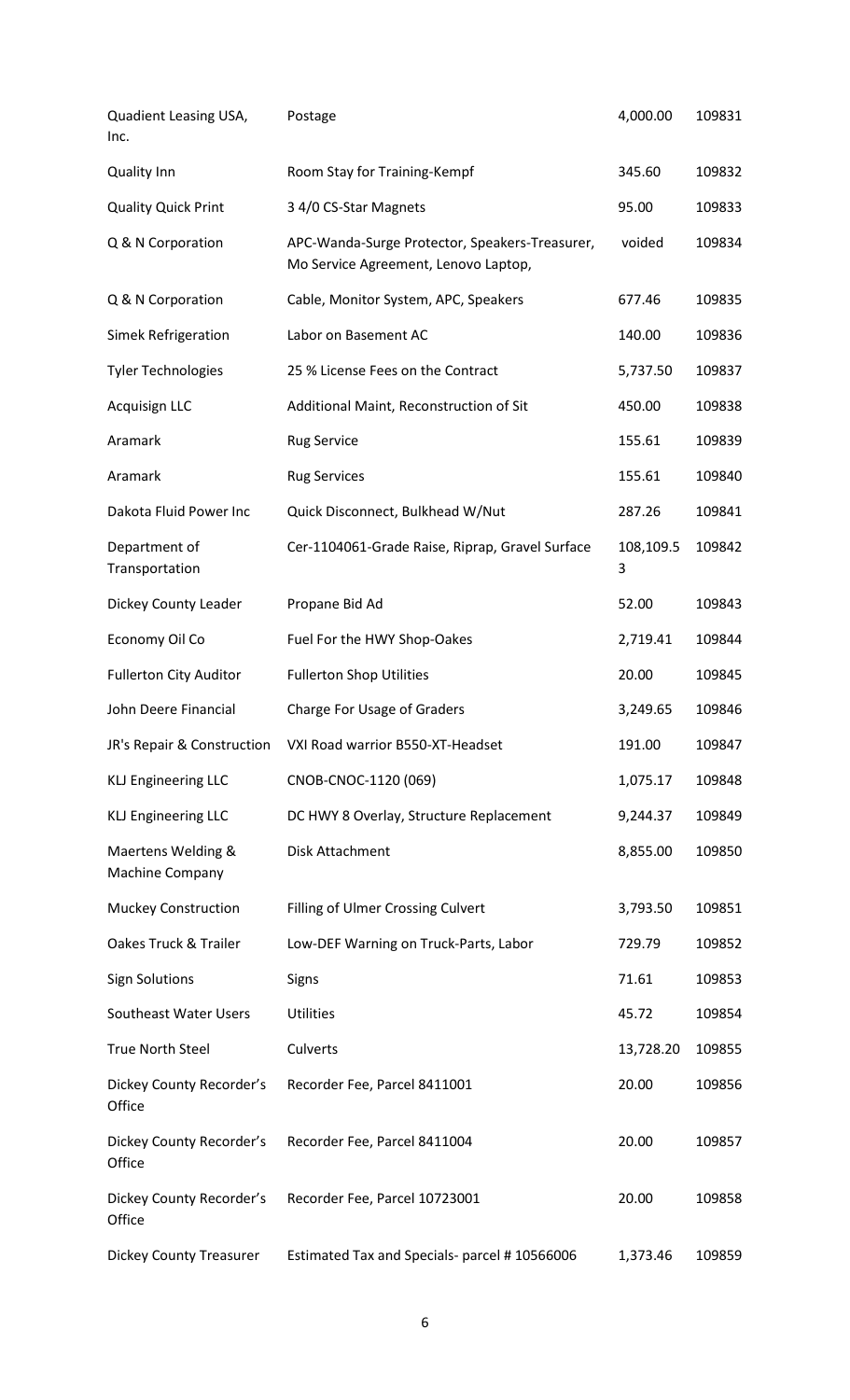| <b>Dickey County Treasurer</b>                      | Estimated Tax and Specials- parcel # 08330000                                                    | 345.51    | 109860 |
|-----------------------------------------------------|--------------------------------------------------------------------------------------------------|-----------|--------|
| <b>Dickey County Treasurer</b>                      | Estimated Tax and Specials-Parcel # 08022000,<br>07931000                                        | 1,220.24  | 109861 |
| <b>Dickey County Treasurer</b>                      | Estimated Tax and Specials- Parcel # 08241000                                                    | 244.47    | 109862 |
| <b>Dickey County Treasurer</b>                      | Parcel # 8411001- Land Purchase                                                                  | 186.17    | 109863 |
| <b>Dickey County Treasurer</b>                      | Parcel #10723001 Purchase of Land                                                                | 933.30    | 109864 |
| <b>Dickey County Treasurer</b>                      | Parcel #10723001 Purchase of Land                                                                | 4,452.23  | 109865 |
| <b>Dickey County Treasurer</b>                      | Parcel # 8411004- Land Purchase                                                                  | 34.01     | 109866 |
| <b>Dickey County Treasurer</b>                      | Parcel # 8411004- Land Purchase                                                                  | 178.90    | 109867 |
| <b>Dickey County Treasurer</b>                      | Parcel # 8411001- Land Purchase                                                                  | 35.90     | 109868 |
| <b>Dickey County Treasurer</b>                      | Escrow Parcel 08157000                                                                           | 147.20    | 109869 |
| Pharmchem                                           | <b>Sweat Patch Analysis</b>                                                                      | 188.70    | 109870 |
| Office of Attorney General<br>$-1250$               | 24/7 Program                                                                                     | 715.00    | 109871 |
| Dakota Plains Credit<br>Union                       | Gas for VSO Vehicle, Motor Vehicle, Hotel Stay                                                   | 620.64    | 109872 |
| Dickey County Hiway Dept                            | Gasoline For the VSO Vehicle                                                                     | 92.89     | 109873 |
| Kiser, Breanna                                      | Mileage for Travel-Minot, Oakes, Guelph                                                          | 709.66    | 109874 |
| Midcontinent                                        | Program Supplies                                                                                 | 50.00     | 109875 |
| <b>NDWCA</b>                                        | Annual Meeting Registration Form                                                                 | 425.00    | 109876 |
| Moore Engineering Inc                               | General                                                                                          | 225.00    | 109877 |
| ND State Radio                                      | 3rd Qrtr 911 Billing                                                                             | 21,452.64 | 109878 |
| AT & T Mobility                                     | Courthouse Phone Bill, PIO Phone Bill, Road Phone<br>Bill, Weed Board Phone Bill, 911 Phone Bill | 732.24    | 109879 |
| <b>Ellendale City Auditor</b>                       | Courthouse Utilities, Park Utilities, Weed Board<br>Utilities, Hwy Dept Utilities                | 608.55    | 109880 |
| True Value-Ellendale                                | Brush Batteries, Paint, Screw Plug, Shelving Unit,<br>Store Crate, Personal Table Fan            | 867.27    | 109881 |
| <b>Human Services</b>                               | <b>Monthly Expenses</b>                                                                          | 4,106.75  | 109882 |
|                                                     |                                                                                                  |           | 109898 |
| <b>Community Volunteer</b><br><b>EMS of LaMoure</b> | <b>Ambulance Collections</b>                                                                     | 55.85     | 109899 |
| Kulm Ambulance Corps<br>Inc                         | <b>Ambulance Collections</b>                                                                     | 209.45    | 109900 |
| <b>Edgeley Ambulance</b>                            | <b>Ambulance Collections</b>                                                                     | 111.70    | 109901 |
| Oakes Volunteer<br>Ambulance                        | <b>Ambulance Collections</b>                                                                     | 488.72    | 109902 |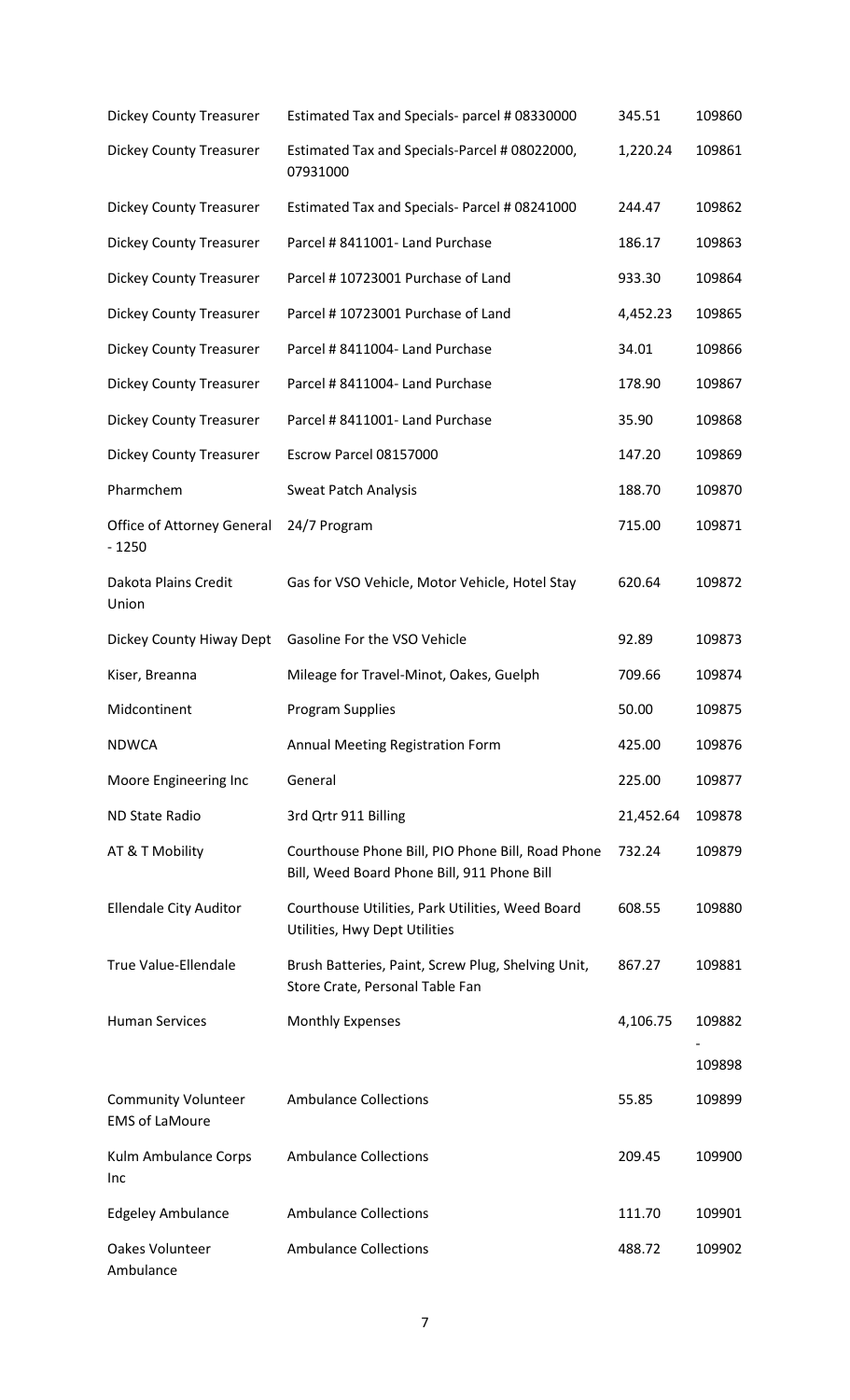| <b>Ellendale City</b>                           | Airport, Ambulance Collections          | 719.68    | 109903 |
|-------------------------------------------------|-----------------------------------------|-----------|--------|
| Oakes City                                      | <b>Airport Collections</b>              | 189.08    | 109904 |
| <b>Garrison Diversion</b>                       | Collections                             | 510.86    | 109905 |
| James River Soil<br>Conservation                | Collections                             | 485.21    | 109906 |
| Ellendale Fire #2                               | Collections                             | 430.00    | 109907 |
| Oakes Fire #3                                   | Collections                             | 188.91    | 109908 |
| Dickey County Senior<br>Citizens                | Tax Collections, SAD                    | 398.19    | 109909 |
| <b>Dickey County Historical</b>                 | Tax Collections, SAD                    | 99.49     | 109910 |
| Kedish House                                    | <b>Grant Money</b>                      | 1,950.06  | 109911 |
| <b>State Treasurer</b>                          | <b>State Medical, SIRN</b>              | 2,694.83  | 109912 |
| <b>Dickey County Treasurer</b>                  | <b>Clerk of Court Fees</b>              | 420.00    | 109913 |
| ND Public Employees<br>Retirement               | Def Comp                                | 1,127.50  | 109914 |
| ND Public Employees<br>Retirement               | Def Comp HD                             | 417.50    | 109915 |
| Wex Health Inc.                                 | Flex                                    | 1,040.83  | 109916 |
| SD Division of Child<br>Support                 | Garnish                                 | 400.00    | 109917 |
| <b>Accounts Management</b><br>inc.              | Garnish                                 | 278.13    | 109918 |
| Wex Health Inc.                                 | Cancer                                  | 50.00     | 109919 |
| Chads Electric INC.                             | <b>Basement Project Payment</b>         | 16,535.00 | 109920 |
| JDH Construction INC.                           | <b>Basement Project Payment</b>         | 42,281.75 | 109921 |
| <b>Michael J Burns Architects</b><br><b>LTD</b> | <b>Construction Administration</b>      | 987.55    | 109922 |
| Void                                            | Void                                    |           | 109923 |
| Mission Mechanical Inc.                         | <b>Basement Project Payment</b>         | 35,500.51 | 109924 |
| Broomfield Police Dept.                         | Paper Service                           | 41.00     | 109925 |
| Aramark                                         | Rug Service-23777,40195,57032,72494     | 436.33    | 109926 |
| Bakke John                                      | First and Second Redistricting Meeting  | 67.20     | 109927 |
| <b>Central Business Systems</b><br>Inc.         | Meter Charge- Copier                    | 450.88    | 109928 |
| Dakota Plains Credit<br>Union                   | Cups, Water, Napkin, Coffee- Open House | 28.77     | 109929 |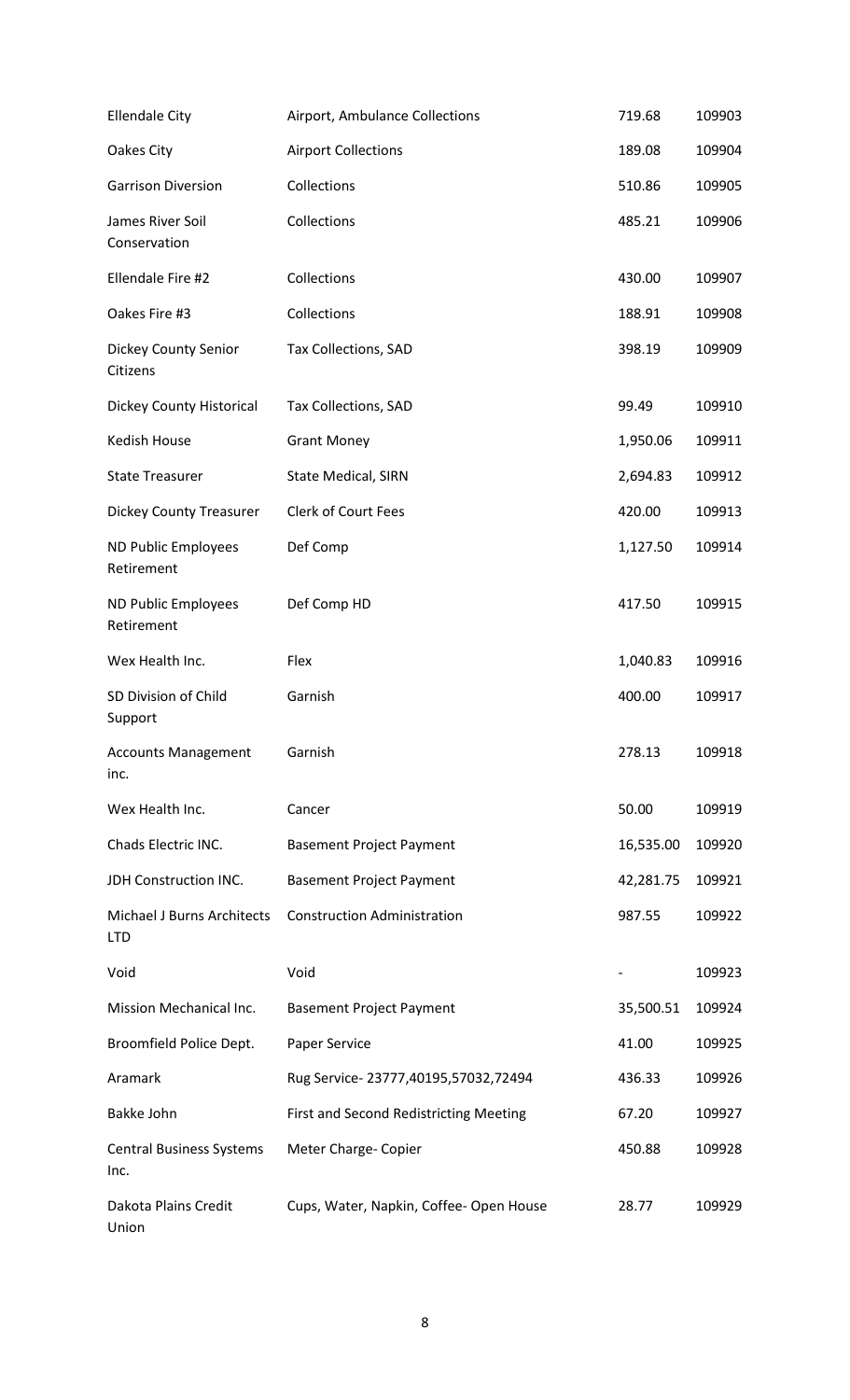| Dakota Plains Credit<br>Union                                   | File Cabinet, Gasoline for the Law Enforcement<br>Vehicle               | 1,639.19 | 109930 |
|-----------------------------------------------------------------|-------------------------------------------------------------------------|----------|--------|
| Dickey County Leader                                            | <b>Legal November Mins</b>                                              | 187.48   | 109931 |
| Dickey County Recorder's<br>Office                              | <b>Grant Recording Fee</b>                                              | 20.00    | 109932 |
| <b>Dinger Danielle</b>                                          | Mileage to Airport-Bag Fee-Parking Fee-Reg Fee                          | 804.06   | 109933 |
| <b>Ecolab Pest Elimination</b><br>Division                      | Pest Control-SS Building                                                | 116.35   | 109934 |
| Farmers Union Oil Co                                            | Battery, Oil Change, Tire Fixed                                         | 340.70   | 109935 |
| <b>Filbert Jesse</b>                                            |                                                                         | 153.01   | 109936 |
|                                                                 | <b>Work Boots</b>                                                       |          |        |
| <b>Fireside Family Restaurant</b><br>and Lounge                 | Open House Cookies                                                      | 35.00    | 109937 |
| Hamar, Joel                                                     | Basement Punchlist, Township Officer Meeting                            | 24.64    | 109938 |
| Hokana John                                                     | Mileage, Redistricting Meeting                                          | 71.68    | 109939 |
| <b>Information Technology</b><br>Dept                           | Wan Access, Office 365, Azure AD Plan, Netmotion<br>VPN Client, SSL VPN | 955.55   | 109940 |
| Innovative Office<br><b>Solutions LLC</b>                       | Refill Cal, Battery, Coppertp                                           | 60.13    | 109941 |
| Intergraph Corporation<br><b>SGI Division</b>                   | Car Software-Maintence                                                  | 1,485.60 | 109942 |
| Jarman's Water Systems                                          | 3 Months' Rent Water Softener                                           | 195.00   | 109943 |
| Jerry Ernst                                                     | <b>Waders and Boots</b>                                                 | 199.98   | 109944 |
| Mertz Const & Supply-<br>Ellendale                              | Supplies for 4-h stem Bridge Building                                   | 43.20    | 109945 |
| Mertz Const & Supply-<br>Ellendale                              | <b>Blade</b>                                                            | 2.99     | 109946 |
| Motorola Solutions Inc.                                         | Radio for Patrol Car                                                    | 5,872.37 | 109947 |
| National 4-H Council E-<br>Commerce                             | <b>Office Supplies</b>                                                  | 91.80    | 109948 |
| <b>National Extension</b><br>Association of Family &<br>Consume | Annual Membership - 2022 NDEAFCS                                        | 115.00   | 109949 |
| Overpayment Refund                                              | Overpayment RE Taxes 2021                                               | 85.12    | 109950 |
| Overpayment Refund                                              | Overpayment RE Taxes 2021                                               | 61.20    | 109951 |
| Overpayment Refund                                              | Overpayment RE Taxes 2021                                               | 19.92    | 109952 |
| <b>Overpayment Refund</b>                                       | Overpayment RE Taxes 2021                                               | 27.59    | 109953 |
| <b>Overpayment Refund</b>                                       | Overpayment RE Taxes 2021                                               | 55.32    | 109954 |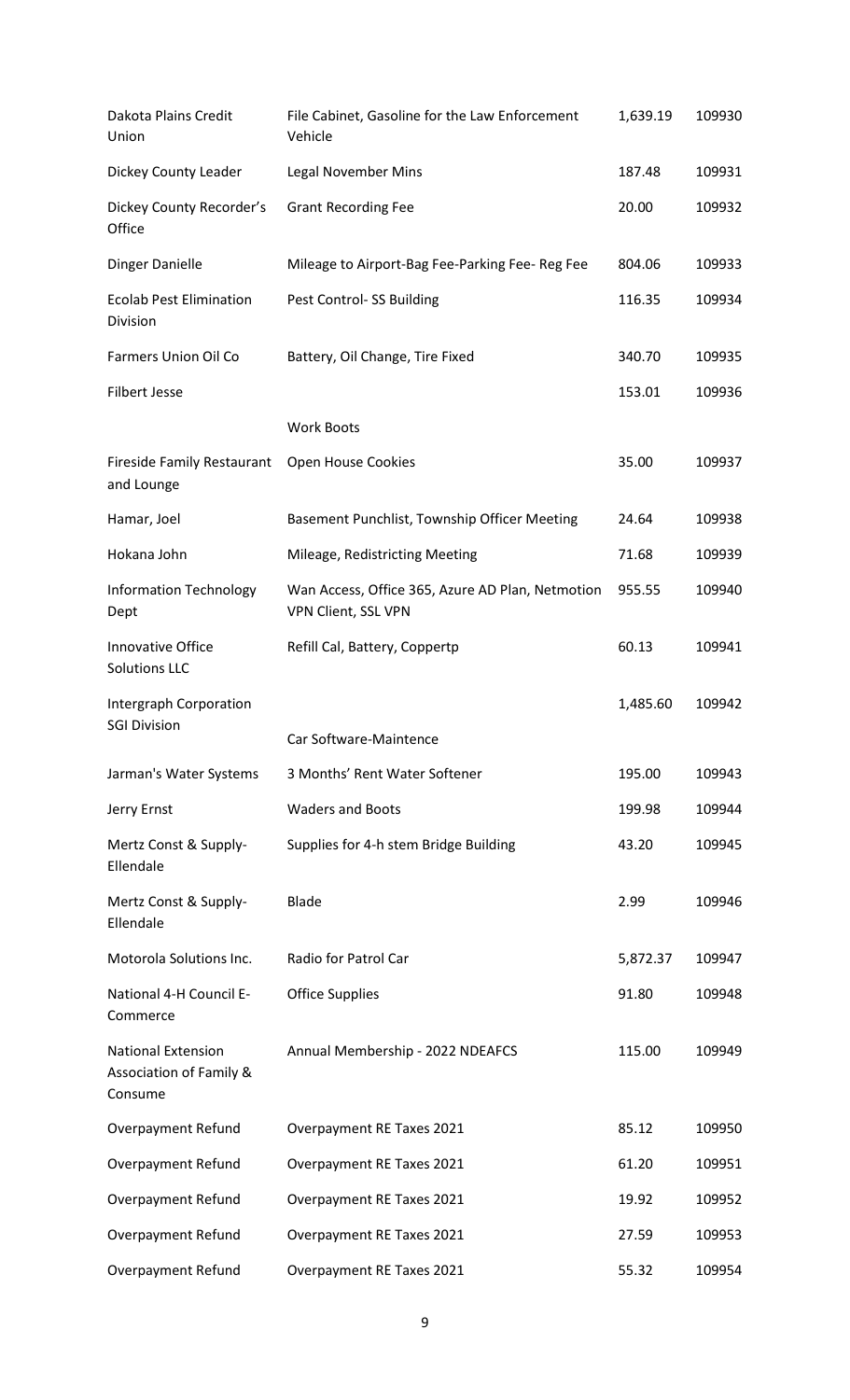| Overpayment Refund              | Overpayment RE Taxes 2021                                                                             | 14.05     | 109955 |
|---------------------------------|-------------------------------------------------------------------------------------------------------|-----------|--------|
| Overpayment Refund              | Overpayment RE Taxes 2021                                                                             | 444.20    | 109956 |
| Overpayment Refund              | Overpayment RE Taxes 2021                                                                             | 115.65    | 109957 |
| Postmaster Ellendale            | <b>Box Rental- State Attorney</b>                                                                     | 84.00     | 109958 |
| Q&N Corporation                 | Apple Magic Keyboard, iPad Pro 11                                                                     | 1,448.00  | 109959 |
| Quadient Leasing USA,<br>Inc.   | Lease Payment on Postage Machine                                                                      | 431.76    | 109960 |
| <b>Reiser Cory</b>              | <b>Second Redistricting Board Meeting</b>                                                             | 35.84     | 109961 |
| <b>Roberts Marke</b>            | Mileage, Redistricting Meeting                                                                        | 69.44     | 109962 |
| Simek Dean                      | Township Officer, Special Comm Mtg                                                                    | 38.08     | 109963 |
| Simek Refrigeration             | Labor and Mileage- Basement Project                                                                   | 217.97    | 109964 |
| Software Innovations            | <b>First Core Logic File Creation Request</b>                                                         | 750.00    | 109965 |
| Steven Lust Automotive          | Relay                                                                                                 | 82.11     | 109966 |
| <b>Tyler Technologies</b>       | Doc Pro-Land & Vital Records Sol. Services                                                            | 13,770.00 | 109967 |
| <b>Vistos Carquest</b>          | Gloves, Hoody, Shirts-Adam Kelly - Safety                                                             | 164.98    | 109968 |
| <b>Vistos Carquest</b>          | Jacket, Hoody                                                                                         | 41.98     | 109969 |
| Z's Fresh Market                | <b>Office Supplies</b>                                                                                | 43.46     | 109970 |
| Agtegra Oakes                   | Gasoline for the Hwy Dept.                                                                            | 1,606.19  | 109971 |
| Aramark                         | <b>Rug Services</b>                                                                                   | 153.71    | 109972 |
| Bear Creek Gravel INC.          | <b>Gravel Hauled</b>                                                                                  | 1,114.84  | 109973 |
| Dakota Improvement              | Rock 385 Ton to County Line, Haul 27.3 Ton to<br>County Line                                          | 9,596.58  | 109974 |
| Deere Credit INC.               | Lease Payment - New Blade 872g                                                                        | voided    | 109975 |
| Department of<br>Transportation | In slope Repair, Graveling, RipRap                                                                    | 24,856.16 | 109976 |
| Farmers Union Oil Co            | Fuel for Hwy Dept., Oil for Hwy Dept., Propane for<br>the Hwy Dept.                                   | 2,564.22  | 109977 |
| <b>Farnams Genuine Parts</b>    | Battery-3, Oil, Air, Fuel Filters, Tubing, Connecter,<br>Filters, Starter, Oil, Flange unit for disks | 1,864.46  | 109978 |
| John Deere Financial            | Used Little Falls Machine parpalift                                                                   | 2,850.00  | 109979 |
| John Deere Financial            | Certified Def, Accumulator Kit, O-Ring, One-Shot,<br>Labor, Rent on Graders                           | 5,999.05  | 109980 |
| Oakes Truck & Trailer           | Work done on 1993-2019 International, Fuel tank<br>Strap, Linin Per Foot                              | 2,083.21  | 109981 |
| <b>Ottertail Power Company</b>  | <b>Oakes Garage Utilities</b>                                                                         | 62.94     | 109982 |
| <b>Sign Solutions</b>           | Signs- Hwy Dept.                                                                                      | 371.42    | 109983 |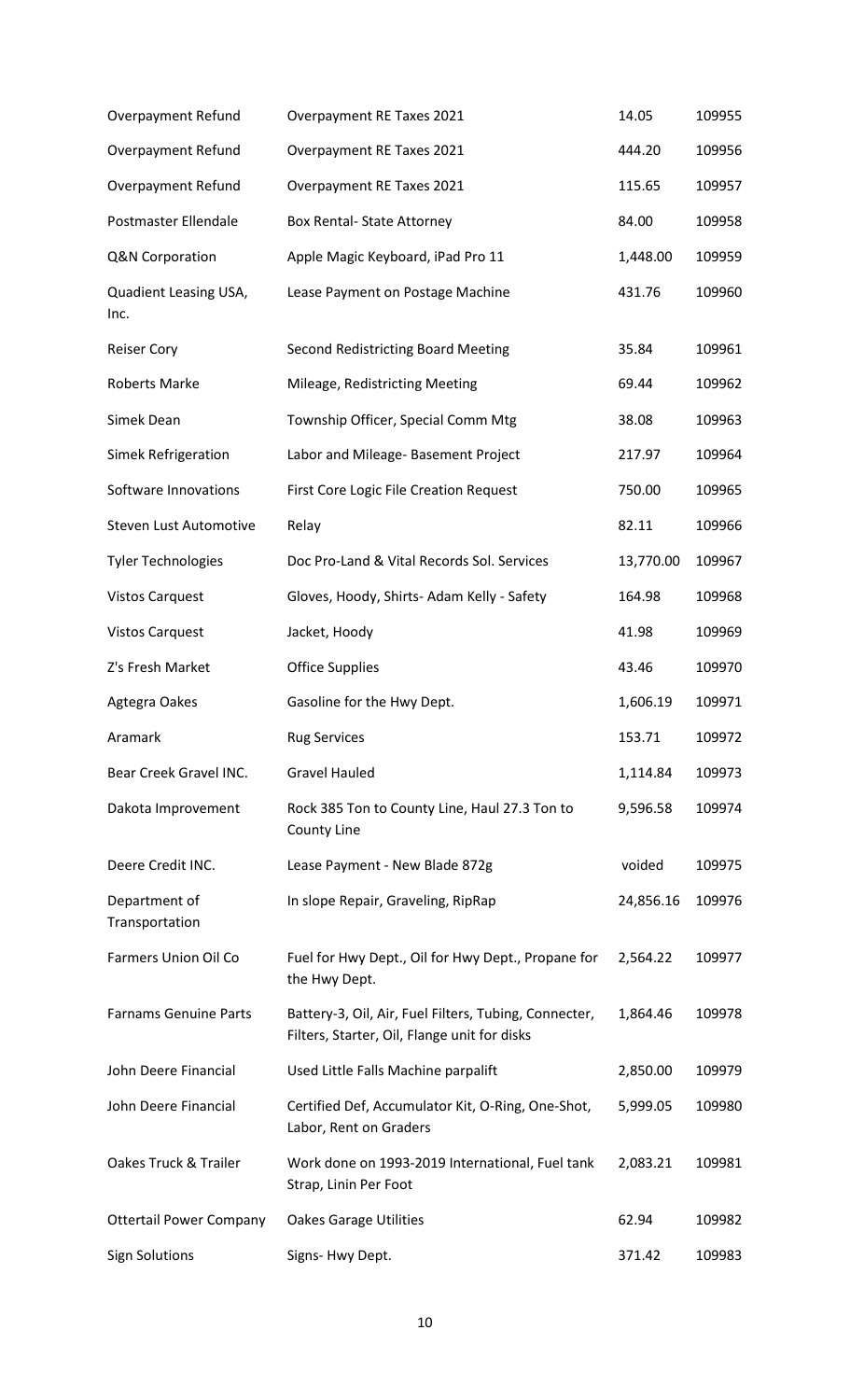| Simek Refrigeration                              | West Shop-Labor-Mileage                                                                          | 190.00    | 109984 |
|--------------------------------------------------|--------------------------------------------------------------------------------------------------|-----------|--------|
| <b>Waste Management</b>                          | Waste Pickup                                                                                     | 67.91     | 109985 |
| Pharmchem                                        | <b>Sweat Patch Analysis</b>                                                                      | 175.25    | 109986 |
| <b>Stutsman Correctional</b><br>Center           | House 4 Inmates for 38 Days                                                                      | 2,850.00  | 109987 |
| Kiser, Breanna                                   | Mileage 4-H Program, Fall Grassland, Weed Mtg                                                    | 601.02    | 109988 |
| LaQuinta Inns & Suits<br><b>Bismarck</b>         | Room Charge-Kiser                                                                                | 86.40     | 109989 |
| Leaf                                             | CoAg Copier Payment                                                                              | 114.00    | 109990 |
| Postmaster Ellendale                             | <b>Box Rental- CoAg</b>                                                                          | 130.00    | 109991 |
| Dickey County Leader                             | Weed Notice Ad                                                                                   |           | 109992 |
| Hansen Stephen                                   | Mileage for Extra Meetings, Registration for Water<br>Meeting                                    | 480.00    | 109993 |
| Hauck Keith                                      | Mileage for Water Meeting-Bismarck, Hotel Room<br>Stay-Bismarck                                  | 428.36    | 109994 |
| <b>Ohnstad Twichell Pc</b>                       | Legal Fees                                                                                       | 568.50    | 109995 |
| <b>Dickey Rural Networks</b>                     | Dickey 911 Trunks                                                                                | 231.00    | 109996 |
| ND Association of<br>Counties                    | Wireless 6%                                                                                      | 450.75    | 109997 |
| Dakota Valley Electric<br>Coop                   | Wilson Dam, Hwy, Guelph Tower Utilities                                                          | 263.00    | 109998 |
| <b>Dickey Rural Networks</b>                     | Phone Bill, Install Panic Buttons, New Cameras,<br>Phone Bill ss                                 | 20,638.59 | 109999 |
| Hills Furniture & Flooring                       | <b>Blinds</b>                                                                                    | 6,810.30  | 110000 |
| <b>Innovative Office</b><br><b>Solutions LLC</b> | Flags, Calendar, Paper Clips, Laptop Case, Tape,<br>Stapler, Pencil, Mouse Pads, Pens, Note Pads | 434.19    | 110001 |
| Montana Dakota Utilities                         | Courthouse, Fullerton Shop, Hwy Shop, Weed<br><b>Board Building Utilities</b>                    | 3,874.66  | 110002 |
| Q&N Corporation                                  | Monthly service, laptop, camera work, toner,<br>Keyboard, ran cable, speakers                    | 29,853.25 | 110003 |
| <b>Monthly Services</b>                          | <b>Human Services</b>                                                                            | 1,275.00  | 110004 |
|                                                  |                                                                                                  |           | 110006 |
| <b>ND Post</b>                                   | Membership                                                                                       | 45.00     | 110007 |
| John Deere Financial                             | Lease Payment- New Blade 872g                                                                    | 41,303.16 | 110008 |
| ND Public Employees<br>Retirement                | Retirement                                                                                       | 19,933.33 | 110009 |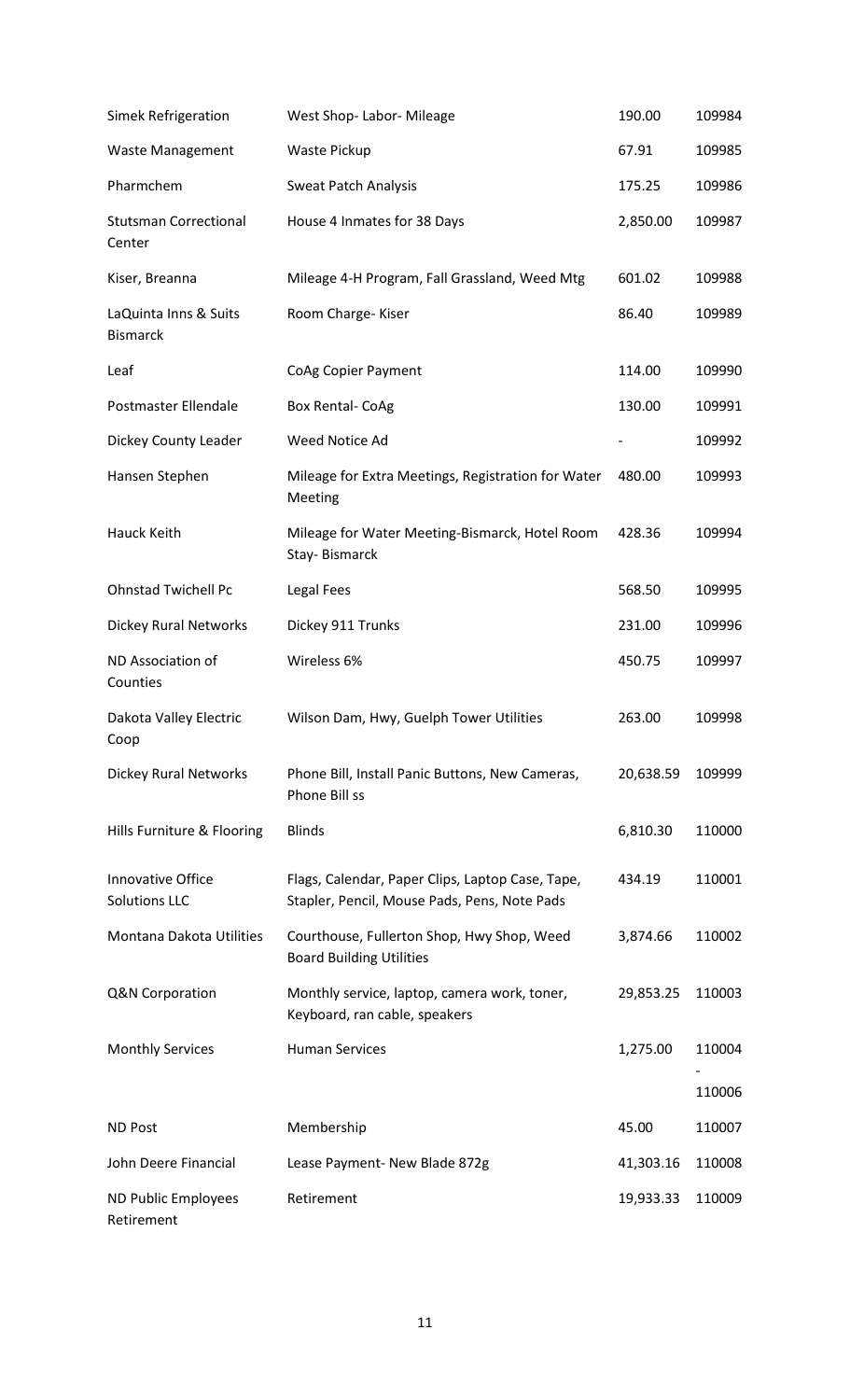| ND Public Employees<br>Retirement         | Retirement hd                          | 3,634.89  | 110010 |
|-------------------------------------------|----------------------------------------|-----------|--------|
| ND Public Employees<br>Retirement         | Def Comp                               | 1,227.50  | 110011 |
| ND Public Employees<br>Retirement         | Def Comp HD                            | 417.50    | 110012 |
| Wex Health Inc.                           | Flex                                   | 1,040.83  | 110013 |
| Aflac                                     | Cancer                                 | 2,697.37  | 110014 |
| Delta Dental Plan of MN                   | Dental                                 | 2,126.64  | 110015 |
| Ameritas Life Insurance<br>Corp           | Vision                                 | 493.32    | 110016 |
| SD Division of Child<br>Support           | Garnish                                | 400.00    | 110017 |
| <b>Accounts Management</b><br>inc.        | Garnish                                | 278.13    | 110018 |
| Aramark                                   | <b>Rug Service</b>                     | 90.26     | 110019 |
| Axon Enterprises Inc.                     | Taser                                  | 373.83    | 110020 |
| <b>Balco Uniform</b>                      | Pants, Trousers                        | 171.83    | 110021 |
| Dickey County Leader                      | Legal November 16 Mins                 | 280.36    | 110022 |
| Dickey County Hwy Dept                    | <b>Gasoline for DES Truck</b>          | 145.17    | 110023 |
| Dickey County Hwy Dept                    | Gasoline for Law Enforcement Vehicle   | 719.34    | 110024 |
| <b>Dickey Rural Networks</b>              | New Phone System                       | 7,784.86  | 110025 |
| <b>Farmers Union Oil Co</b>               | Oil Change and New Tires for 18 Escape | 927.63    | 110026 |
| Graham Tire Co                            | Tires and Balancing - 2016 Tahoe       | 804.96    | 110027 |
| <b>IDEMIA</b>                             | New Finger Printing Machine            | 23,419.00 | 110028 |
| Innovative Office<br><b>Solutions LLC</b> | Envelope, Paper, Chair mat, Binder     | 255.91    | 110029 |
| Kempf Danny                               | Jacket, Rain Coat, Boots               | 289.97    | 110030 |
| LexisNexis Matthew<br>Bender              | ND Century Code 21 RV2A                | 256.86    | 110031 |
| Montana Dakota Utilities                  | <b>Park Utilities</b>                  | 99.98     | 110032 |
| <b>Overpayment Refund</b>                 | Refund Specials- Applied in Error      | 158.89    | 110033 |
| <b>PPI Consulting</b>                     | <b>Psychological Assessment</b>        | 475.00    | 110034 |
| Quadient Leasing USA,<br>Inc.             | Postage for Machine                    | 4,000.00  | 110035 |
| <b>Quality Quick Print</b>                | Graphic Design, Window Perf Vinyl      | 277.00    | 110036 |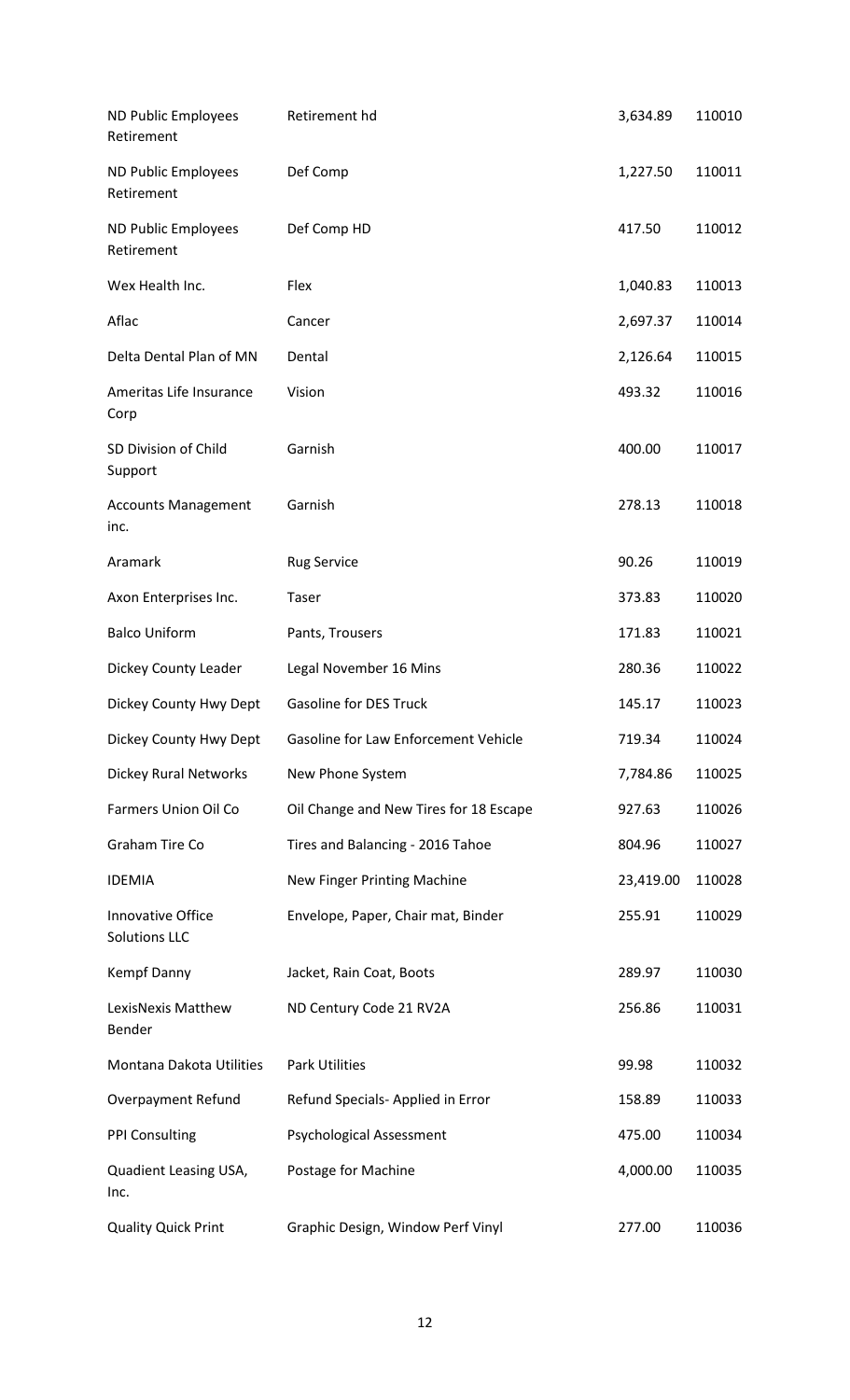| Q&N Corporation                            | DVDRW, Compute monitor, printer, laptop and<br>dock, extra hours-Jamie                            | 5,438.31  | 110037 |
|--------------------------------------------|---------------------------------------------------------------------------------------------------|-----------|--------|
| True Value-Ellendale                       | Wrt treatment, battery, entry kit, microwave, glue,<br>bulbs, heater, soap, polish, command hooks | 528.49    | 110038 |
| <b>Tyler Technologies</b>                  | Pro Project Management, Time Entry                                                                | 637.50    | 110039 |
| Vanguard Appraisals Inc.                   | <b>Training Hours</b>                                                                             | 3,910.00  | 110040 |
| <b>Xtreme Outfitters</b>                   | Shop Supplies, 9MM, Laser, Thermal                                                                | 3,485.00  | 110041 |
| Aramark                                    | <b>Rug Service</b>                                                                                | 153.71    | 110042 |
| <b>Barton Daniel</b>                       | <b>Gravel Royalties</b>                                                                           | 60.00     | 110043 |
| <b>BG Glass LLC</b>                        | New Windshield- International                                                                     | 325.00    | 110044 |
| Chads Electric INC.                        | 2 Ceiling Fans                                                                                    | 220.40    | 110045 |
| Dakota Fluid Power Inc                     | Male O-ring Boss Swvl                                                                             | 190.23    | 110046 |
| Department of<br>Transportation            | Project CER-1104(061)                                                                             | 17,782.93 | 110047 |
| <b>Ecolab Pest Elimination</b><br>Division | Pest Control-West Shop                                                                            | 92.10     | 110048 |
| Economy Oil Co                             | Fuel for the Hwy Dept.                                                                            | 8,049.50  | 110049 |
| Economy Oil Co                             | Gasoline for the Hwy Dept.                                                                        | 11,128.19 | 110050 |
| <b>Farnams Genuine Parts</b>               | Battery, adapters, hyd hose fitting, cable ties, fuse<br>holder, glasses, halogen capsule         | 950.40    | 110051 |
| John Deere Financial                       | Fitting, seal, adapter, pumps, electrical conn                                                    | 483.79    | 110052 |
| <b>KLJ Engineering LLC</b>                 | Structure Replacement, DC Hwy 8 Overlay                                                           | 11,103.69 | 110053 |
| Maple River Colony                         | <b>Skid Plates</b>                                                                                | 959.00    | 110054 |
| Midstates Equipment &<br>Supply            | Maxwell NUVP 3405 (POLYSKIN)                                                                      | 30,538.85 | 110055 |
| <b>Safety Service</b>                      | Hella Light Bar- Amber/White                                                                      | 810.00    | 110056 |
| Southeast Water Users                      | <b>Hwy Utilities</b>                                                                              | 45.35     | 110057 |
| True Value-Ellendale                       | Premix Fuel, Battery, Blk Liner                                                                   | 209.02    | 110058 |
| <b>Barnes County</b><br>Corrections        | Housed inmates-2 for 6 days                                                                       | 480.00    | 110059 |
| Amazon Capital Service                     | Speakers System, Proposed Projects                                                                | 784.34    | 110060 |
| <b>NDSU</b>                                | <b>Agcomm Print Shop</b>                                                                          | 46.25     | 110061 |
| Ramkota Hotel- Bismarck                    | Room Stay - Stephan Hansen                                                                        | 218.00    | 110062 |
| AT & T Mobility                            | Courthouse, PIO, Road, Weed, 911 Phone Bill                                                       | 732.24    | 110063 |
| Dakota Plains Credit<br>Union              | Safety Clothing, Shop Supplies                                                                    | 301.60    | 110064 |